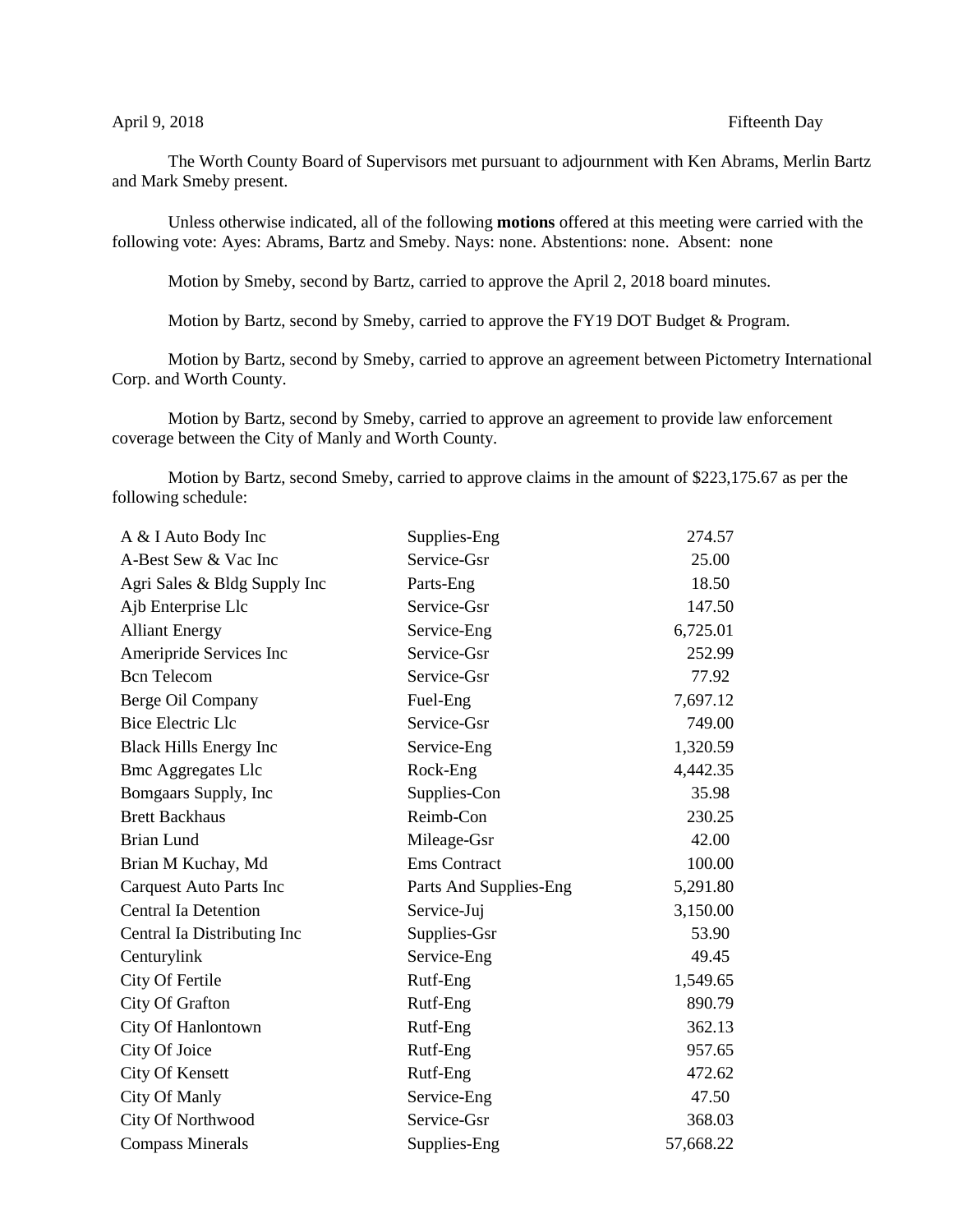| Concordia Cemetery                    | Fy18appro-Vaf        | 108.00   |
|---------------------------------------|----------------------|----------|
| <b>Culligan Of Mason City</b>         | Service-Shf          | 206.52   |
| D. Randall Construction, Llc          | Service-Gsr          | 1,795.81 |
| Dan Block                             | Reimb-Con            | 42.20    |
| Dave Syverson Inc                     | Parts-Eng            | 1,008.56 |
| Dedra Harris                          | Refund-Con           | 70.00    |
| Dick's Place Body & Tow               | Service-Shf          | 455.00   |
| <b>Edie Prazak</b>                    | Mileage-Phd          | 292.00   |
| Falkstone Llc                         | Rock-Eng             | 5,321.58 |
| Farmchem Corp                         | Parts-Con            | 77.15    |
| <b>Fastenal Company</b>               | Parts-Eng            | 149.05   |
| Five Star Cooperative                 | Fuel-Eng             | 63.98    |
| Greve Law Office                      | Payroll And Rent-Aty | 5,671.85 |
| Huber Supply Co Inc                   | Service-Eng          | 157.73   |
| I35/105 Welcome Center Inc.           | Hm Tax-Org           | 5,480.61 |
| Ia County Atty's Assoc                | Dues-Aty             | 346.00   |
| Ia Secretary Of State                 | Fees-Aud             | 90.00    |
| <b>Institute Of Ia Cert Assessors</b> | Edu-Asr              | 1,350.00 |
| <b>Interstate All Battery Center</b>  | Supplies-Shf         | 70.20    |
| <b>Interstate Batteries</b>           | Supplies-Eng         | 365.85   |
| Ip Pathways                           | Service-Gsr          | 1,875.20 |
| Isaca                                 | Training-Aud         | 150.00   |
| Jessica Reyerson                      | Mileage-Phd          | 56.50    |
| Joel Rohne                            | Mileage-Gis          | 153.00   |
| Joe's Collision & Performance Inc     | Parts-Shf            | 248.37   |
| John Mclaughlin                       | Reimb-Eng            | 10.00    |
| <b>Johnson Vinyl Graphics</b>         | Service-Eng          | 219.00   |
| Kibble Equipment Llc                  | Parts-Eng            | 1,062.22 |
| <b>Knudtson Automotive Service</b>    | Service-Shf          | 697.35   |
| Law Enforcement Systems Inc           | Supplies-Shf         | 156.00   |
| <b>Lawson Products Inc</b>            | Parts-Eng            | 1,154.10 |
| Lexisnexis                            | Service-Aty          | 156.00   |
| Mail Services Llc                     | <b>Supplies</b>      | 284.05   |
| <b>Manly Junction Signal</b>          | Service-Aud          | 485.92   |
| Marco Technologies Llc                | Service-Asr          | 315.86   |
| Mark Smeby                            | Mileage-Sup          | 262.00   |
| Mayers Digging Co.                    | Service-Eng          | 1,332.50 |
| Mayo's Kustom Garage Floors Etc       | Service-Shf          | 2,572.00 |
| Meghan Rydstrom                       | Mileage-Phd          | 33.25    |
| Menards Inc                           | Supplies-Eng         | 48.53    |
| Midwest Wheel Companies Inc           | Parts-Eng            | 880.65   |
| Mike Bode                             | Reim-Eng             | 295.60   |
| Napa Auto Parts                       | Parts-Eng            | 136.69   |
| Niacog                                | Service-Tra          | 532.93   |
| North Central Ia Narcotics Task Force | Service-Shf          | 4,706.25 |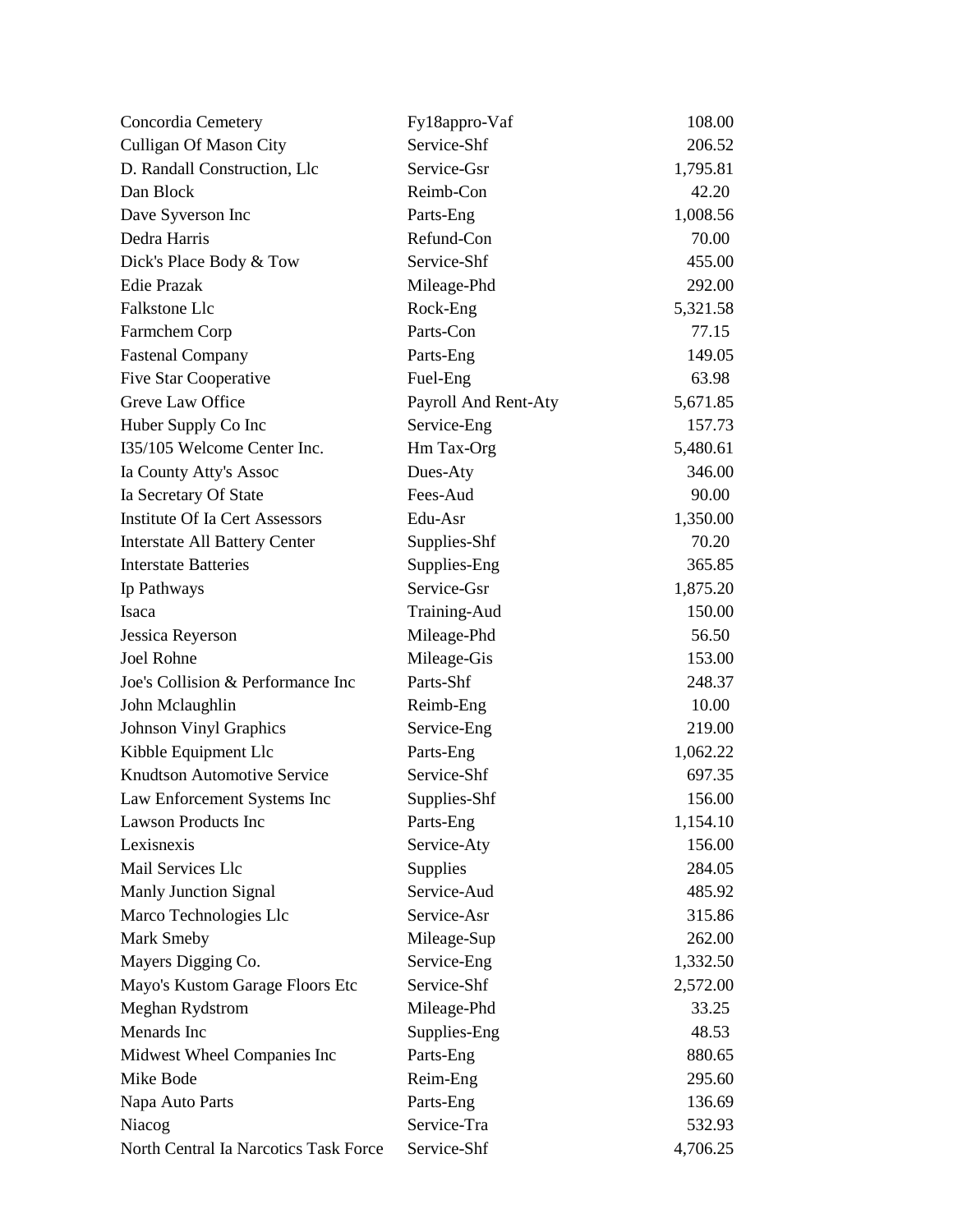| Northwood Anchor Inc          | Service-Aud           | 1,100.99   |
|-------------------------------|-----------------------|------------|
| Northwood Chiropractic, Pc    | Service-Shf           | 130.00     |
| Northwood Electric Inc        | Service-Sdp           | 1,013.36   |
| Northwood Sanitation Llc      | Service-Gsr           | 181.50     |
| Northwood True Value          | Supplies-Gsr          | 109.51     |
| Nsb Bank                      | Fee-Dap               | 244.65     |
| Nsb Bank                      | Supplies-Gsr          | 63.29      |
| Nuss Truck & Equipment Inc    | Parts-Eng             | 7,447.49   |
| Olsen Implement Inc           | Parts-Eng             | 15.00      |
| <b>Olson Trading Post Inc</b> | Parts-Eng             | 1,091.65   |
| Printing Services Inc         | Supplies-Dpa          | 61.90      |
| <b>Ram Systems</b>            | Service-Phd           | 695.00     |
| Singelstad's Hardware         | Supplies-Eng          | 25.46      |
| <b>Stivers Ford Lincoln</b>   | Equip-Shf             | 29,825.00  |
| Teresa Johnson                | Mileage-Phd           | 83.00      |
| The Schneider Corporation     | Service               | 843.75     |
| <b>Thomas Reid</b>            | Training-Vaf          | 300.00     |
| <b>U S Postal Service</b>     | Postage-Aud           | 386.00     |
| <b>Verizon Wireless</b>       | Service-Shf           | 1,396.62   |
| Visa                          | Misc Exp-Dap And Gis  | 1,207.00   |
| Winnebago Coop Telephone Assn | Service-Gsr           | 2,418.34   |
| Winn-Worth Betco              | Fy18 4th Qtr-Org      | 20,720.91  |
| Worth Co Emergency Mgmt       | 3rd Qtr Payment-Ema   | 3,750.00   |
| Worth Co Historical Society   | Hm Tax-Org            | 5,480.61   |
| Worth County Fair             | Hm Tax-Org            | 8,220.91   |
| Worth County Sheriff          | Service-Juj           | 33.00      |
| Worth Lumber Co               | Supplies-Eng          | 61.93      |
| Xerox Corporation             | Service-Dap           | 77.89      |
| Ziegler Inc                   | Parts And Service-Eng | 2,244.33   |
|                               | <b>Grand Total</b>    | 223,175.67 |

Motion by Smeby, second by Bartz, carried to approve a monthly report for the sheriff and quarterly reports for the auditor and recorder.

–

Motion by Smeby, second by Bartz, carried to approve payroll eligibility verification for Dawn Knudtson at \$15.00/hour and payroll change for Patricia Jaspers at \$18.09/hour as submitted by the sheriff's department.

Motion by Smeby, second by Bartz, carried to acknowledge county receipt of manure management plan annual update from Nate & Melissa Moretz for facility #69342 located in Section 19, Kensett Township, Worth County.

Motion by Smeby, second by Bartz, carried to recess the regular session at 9:40 A.M.